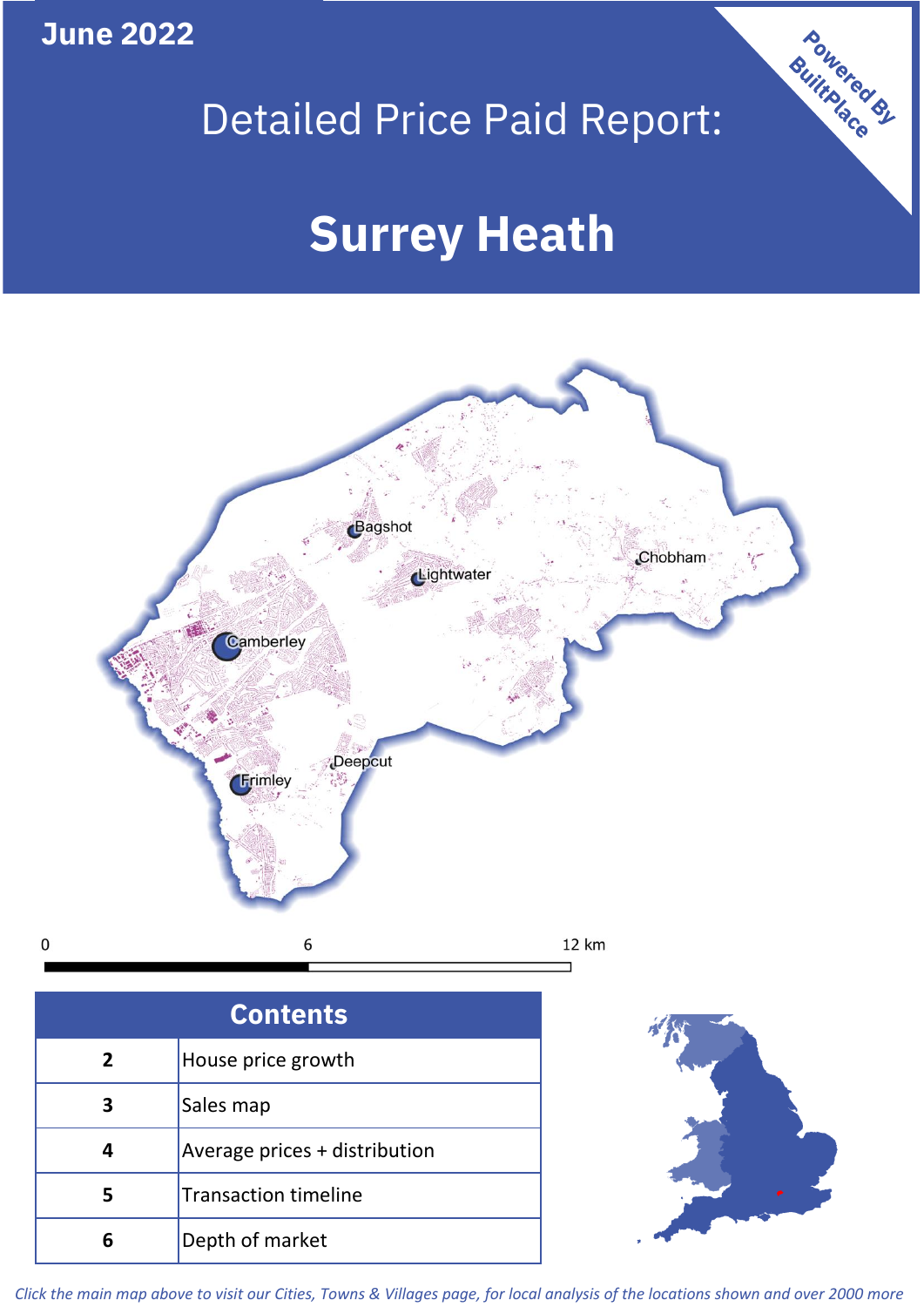## **Headline Data**

|                     | <b>Current level</b> | 3 month  | <b>Annual</b> | 5 year | 10 year |
|---------------------|----------------------|----------|---------------|--------|---------|
| <b>House prices</b> | £440,170             | 1.5%     | 8.8%          | 15.6%  | 59.9%   |
| <b>Transactions</b> | 1,502                | $-11.6%$ | 21.1%         | 0.7%   | 21.5%   |

## **House Price Growth (April 2022 data)**

#### *Annual Change in House Prices*



House prices in Surrey Heath grew by 8.8% in the 12 months to April 2022 (based on 3-month smoothed data). By comparison national house prices grew by 10.7% and prices in the South East grew by 11.5% over the same period.

Surrey Heath house prices are now 49.6% above their previous peak in 2007, compared to +60.7% for the South East and +52.9% across England.



#### *Year-To-Date Change in House Prices, December to April*

Local prices have grown by 2.5% in 2022 so far, compared to growth of 2.1% over the same period last year.

#### *Source: OS OpenData; UK House Price Index (Contains HM Land Registry data © Crown copyright)*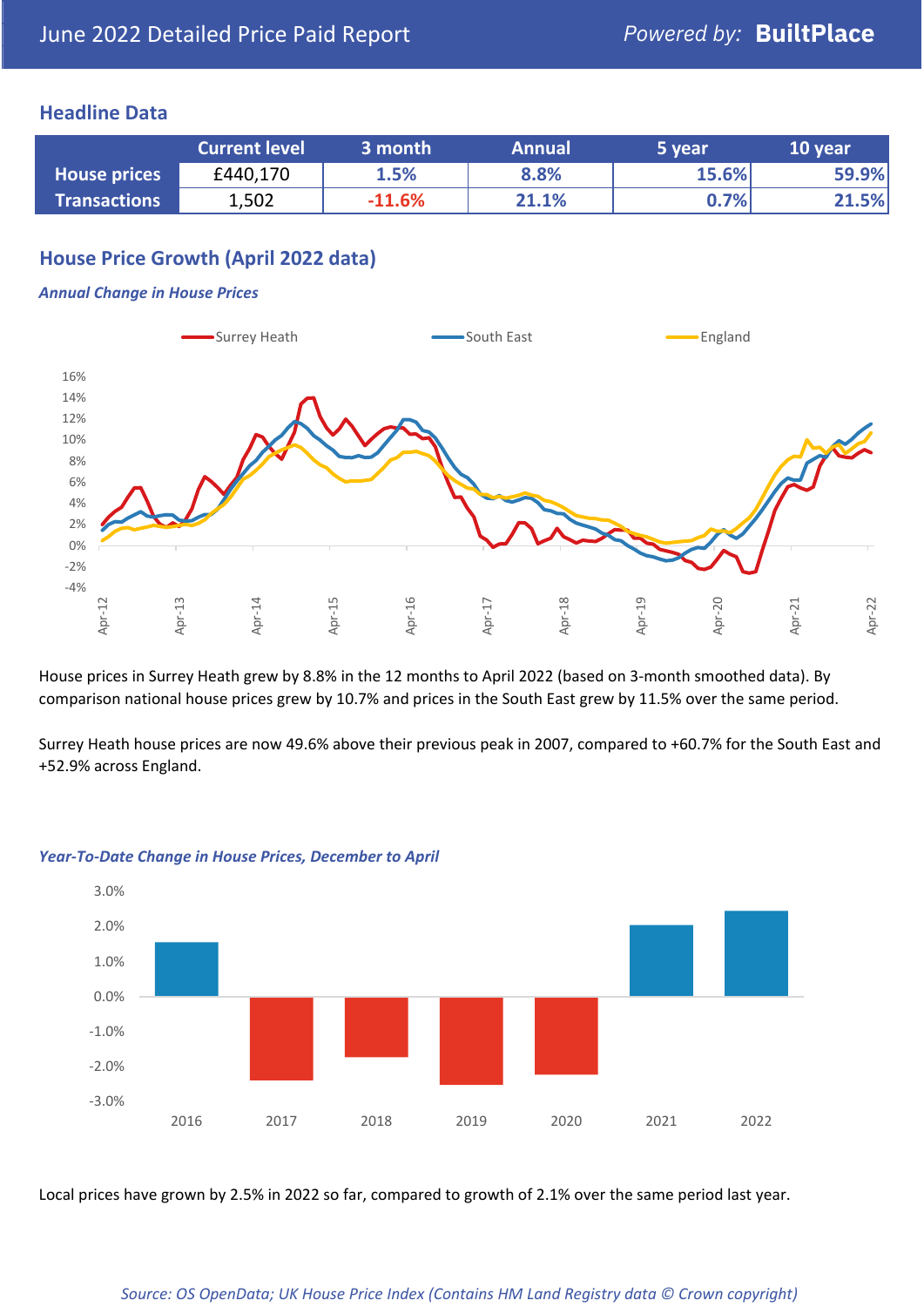## **House Price Map**

*12 months to April 2022*



*Each point is one postcode, coloured by the average value relative to all sales in this local authority (price bands are LA-specific quintiles).*

## **Map Key**

| Min      | <b>Max</b> |                            |
|----------|------------|----------------------------|
| Up to    | £284,000   | 1st quintile / lowest 20%  |
| £284,000 | £380,000   | 2nd quintile               |
| £380,000 | £503,000   | 3rd quintile               |
| £503,000 | £693,000   | 4th quintile               |
| £693,000 | and over   | 5th quintile / highest 20% |
|          |            |                            |

*Source: OS OpenData; UK House Price Index (Contains HM Land Registry data © Crown copyright)*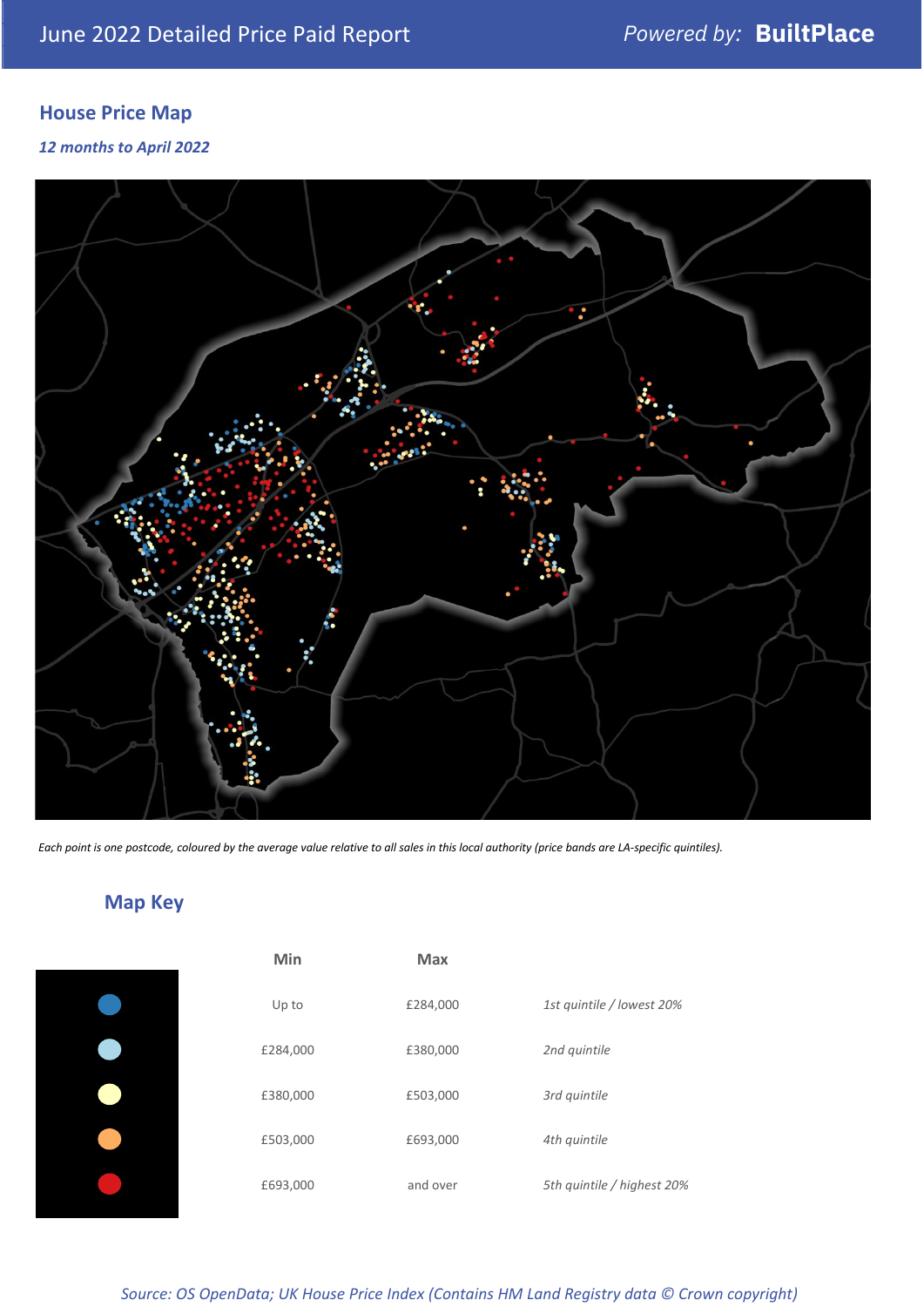## **Average House Price by Property Type**

### *12 months to April 2022*



|                 | <b>New</b>           | <b>Second hand</b> |  |
|-----------------|----------------------|--------------------|--|
| <b>Flat</b>     | £212,591             | £230,492           |  |
| <b>Terraced</b> | No recorded<br>sales | £371,771           |  |
| Semi-detached   | No recorded<br>sales | £441,695           |  |
| <b>Detached</b> | No recorded<br>sales | £792,204           |  |

## **House Price Distribution by Year**

*All properties, by price band and calendar year (2020 = year to date)*

|                    | 1997 | 2002 | 2007 | 2012 | 2017 | 2019 | 2020 |
|--------------------|------|------|------|------|------|------|------|
| <b>Under £100k</b> | 50%  | 4%   | 2%   | 1%   | 1%   | 0%   | 0%   |
| £100-200k          | 38%  | 48%  | 20%  | 18%  | 7%   | 7%   | 9%   |
| E200-300k          | 9%   | 25%  | 36%  | 35%  | 16%  | 13%  | 18%  |
| £300-400k          | 2%   | 13%  | 17%  | 19%  | 27%  | 24%  | 20%  |
| £400-500k          | 0%   | 6%   | 12%  | 13%  | 16%  | 16%  | 14%  |
| <b>£500k-1m</b>    | 0%   | 4%   | 11%  | 13%  | 31%  | 36%  | 36%  |
| £1-2m              | 0%   | 0%   | 1%   | 1%   | 3%   | 4%   | 2%   |
| <b>Over £2m</b>    | 0%   | 0%   | 0%   | 0%   | 0%   | 0%   | 1%   |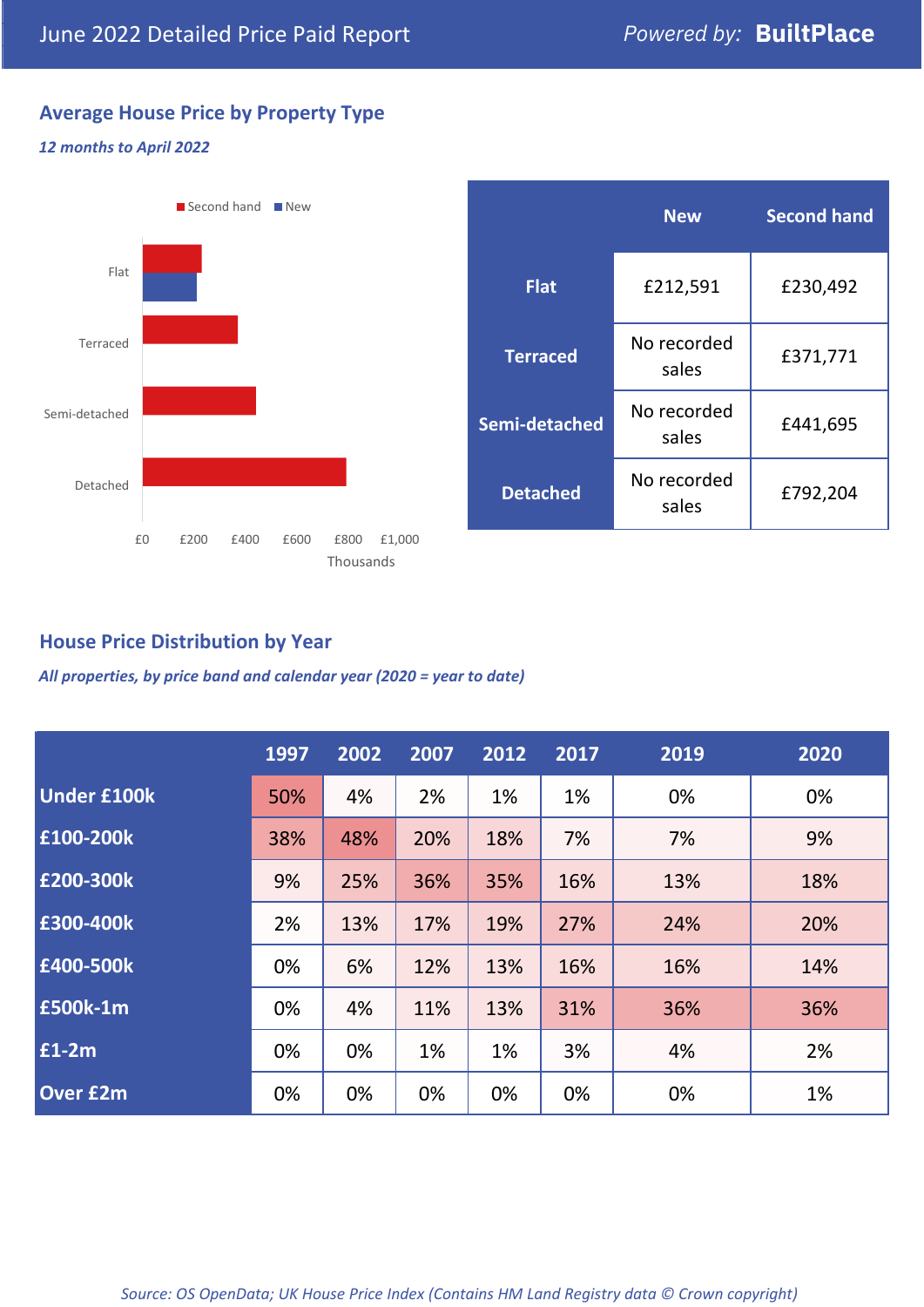## **Transactions (February 2022 data)**

*Annual Transactions, Indexed (2001-05 average = 100)*



There were 1,502 transactions in Surrey Heath during the 12 months to February 2022. This is 72% of the average from 2001-05 and suggests activity is below pre-downturn levels.

Transactions in Surrey Heath have grown by 2.2% since 2014, compared to changes of -9.9% for South East and -7.7% for England.



#### *Cash and New Build Sales as % of Total, by Year*

*Note: The data on this page EXCLUDES transactions identified as transfers under a power of sale/repossessions, buy-to-lets (where they can be identified by a mortgage), and transfers to non-private individuals - i.e. it comprises only Land Registry 'A' data.*